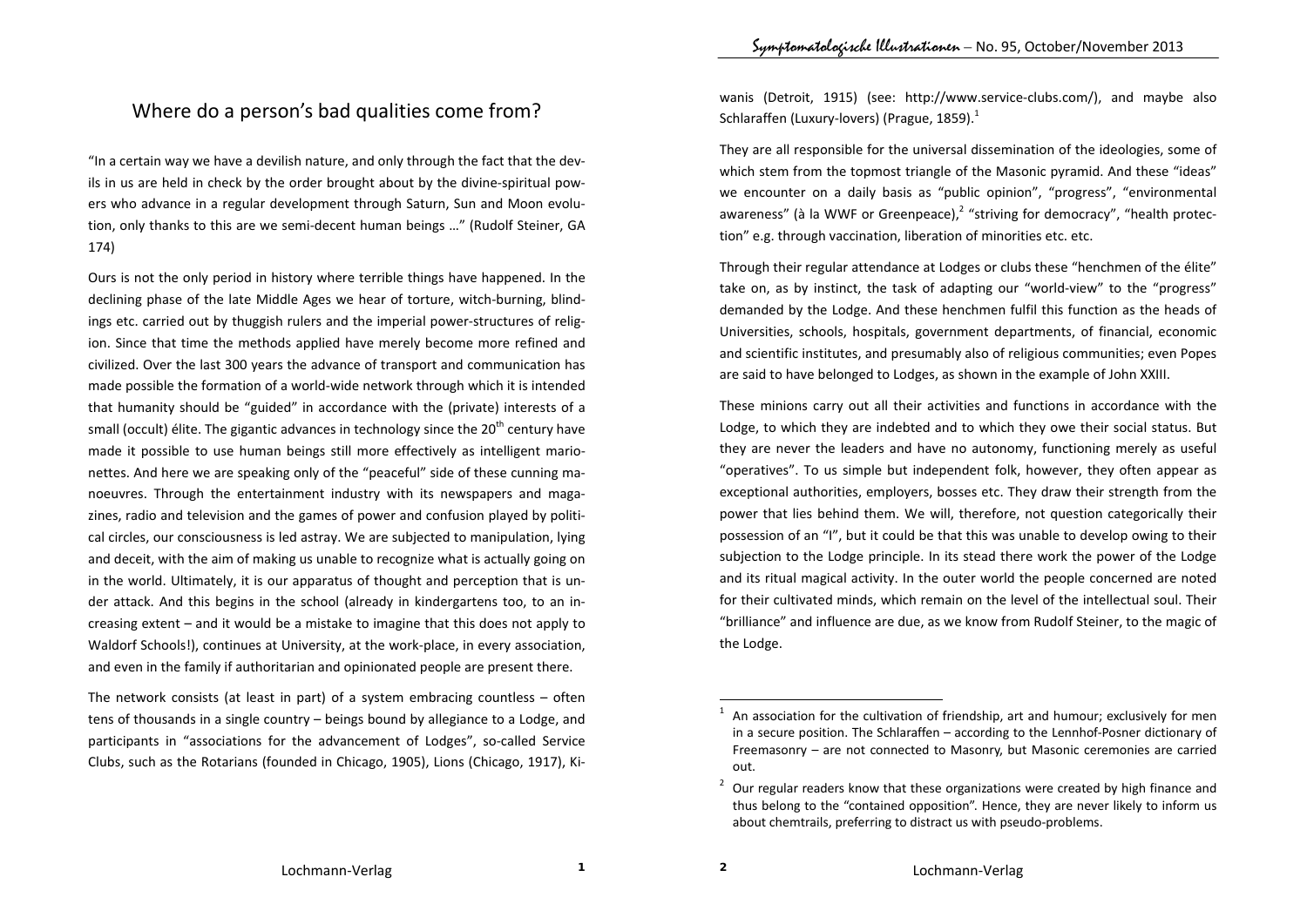But, proceeding from this secret power centre, attacks on our physical existence are taking place continually. Disturbances, revolutions and wars are orchestrated throughout the world by secret services and armies.

They are the globalists, the geostrategists, often referred to by us, or as they are described in detail in the 'Brotherhood of the Shadows';<sup>3</sup> and their goal is control of and access to all the natural resources they require. For them, human beings are, at best, <sup>a</sup> means to an end.

But, for "simply‐constructed" people like ourselves it is hardly conceivable that there should exist human – or "humanoid"! – creatures who resort to such brutal, reckless and cynical methods. Considering also that the entertainment industry provides us, day after day, with images of such "decent fellows" – one need only think of the "Nobel Peace Prize Winner" and ardent warmonger Barack Obama – who declare – in the electoral campaign – that they wish only "the best for us". And as <sup>a</sup> result we fail to understand that these political actors and performers have never wished the best for us, but have always served interests of <sup>a</sup> quite dif‐ ferent kind. It would therefore be wise to think again about our fatal tendency to believe their "daily lies", and start to question all that they wish to instil into us. Our lethargy in this regard constitutes, as <sup>a</sup> declaration of spiritual bankruptcy, the most important asset of the powers behind the scenes.

We are living – and this, too, they are keen to impress upon us – in the age of individualization. But this very process of individualization is strictly opposed by the occult powers, and twisted by them into <sup>a</sup> caricature. A relentless battle is being waged against evolution as it should be, and against our own development. In‐ deed, similar tendencies can be observed in the "anthroposophical" world; but we have spoken of this very often, and <sup>a</sup> compendium of our articles on this theme is now available in "Graubuch Anthroposophische Gesellschaft" (Basel 2013).

We can therefore conclude that there are in the human being as such, and in the individual, especially strong tendencies towards evil conduct. How one can ac‐ count for this tendency and from which bodily sheaths it can arise, is explained by Rudolf Steiner in a lecture of  $14^{\text{th}}$  January 1917:

"When the human being is living in <sup>a</sup> normal, healthy state, this 'I' is, as it were, fettered within the solar plexus and all that is connected with it. It is bound by this solar plexus. What does this mean? This human 'I', which was bestowed upon man in the course of earthly evolution as <sup>a</sup> gift of the spirits of Form was, as we know, subject to the Luciferic temptation. Through the way the human being possesses this 'I', it would actually be, because it is infected by Luciferic forces, the bearer of forces of evil … It is not by virtue of its own nature that the 'I' is the bearer of evil forces; but through the fact that, as <sup>a</sup> consequence of the Luciferic temptation, the 'I' is infected with Luciferic forces it is, in itself, the bearer of really evil forces  $$ forces which, through the Luciferic infection, are inclined to distort in an evil direc‐ tion all that constitutes the thought‐life of the 'I'. From the time he was endowed with an 'I', the human being can think. If no Luciferic temptation had occurred, he would think about everything in <sup>a</sup> good way. But as the Luciferic temptation did take place, the 'I' does not think in <sup>a</sup> good way, but in <sup>a</sup> way that is infected by the Luciferic, as the 'I' now happens to be in earthly evolution: deceitful, malicious. It thinks in such <sup>a</sup> way, that it would wish everywhere to place itself in the light and everyone else into the shade. It is infected with every possible kind of egoism. Such, now, is the 'I' as it has been Luciferically infected … Through its Luciferic in‐ fection the 'I' continually has the tendency to act in <sup>a</sup> deceitful and mendacious manner, to place itself in the light and others in the shade; but it is fettered by the nervous system in the abdominal region. There it has to 'knuckle under'. Through the nervous system in the abdominal region, the rightfully progressing powers which have ascended via the Saturn, Sun and Moon evolution force the 'I' not to be <sup>a</sup> demon in the evil sense of the word. We therefore bear the 'I' within us in such <sup>a</sup> way that it is fettered to our abdominal organs …

The 'I' can, in <sup>a</sup> certain way, become free in its activity if the abdominal organs are not entirely healthy. Then if this freeing is brought about through <sup>a</sup> particular physical over‐exertion, the nature of the human being can express itself in such <sup>a</sup> way that the 'I' is, so to speak, let loose upon the outer world, whereas it is normally fettered. And we have, when the 'I' conducts itself freely, <sup>a</sup> case where the human being acts in <sup>a</sup> psychically disturbed manner through an unfolding of the qualities of the Luciferically infected 'I': then they come out, the qualities of the 'I' of which I have spoken."

<sup>3</sup> Heinz Pfeifer, *Brotherhood of the Shadows*, Basel 2011.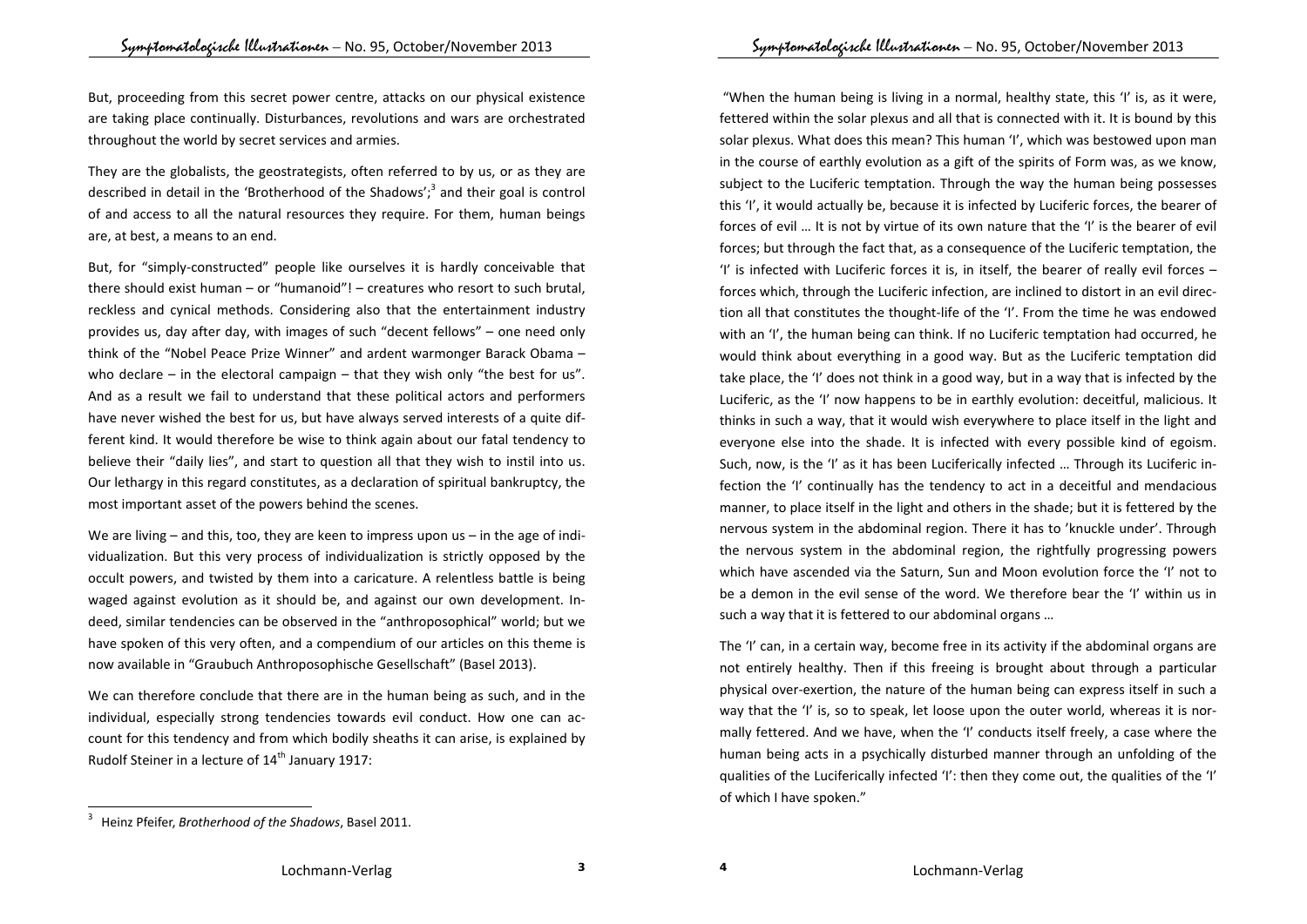A good state of health, therefore, helps to ensure that "the qualities of the Luci‐ ferically infected 'I'" cannot give rise to "egoism of every possible kind". Or con‐ versely, if I want bad forces to unfold in the human being, then I must damage his health, affect it negatively. And our health depends primarily on the food we eat every day. But if we think, from this aspect, of the development of the industry connected with food and nutrition, then we can safely conclude that its daily at‐ tacks by way of dubious and nutritionally depleted products, enriched with dan‐ gerous additives, affect negatively not just our physical health but, indirectly, also our good‐nature and civility.

… the psychical constitution is dependent on the whole configuration of the sheathing through which the 'I' is fettered  $\ldots$ <sup>4</sup> Both the 'I' can be unleashed and lead to mental illness, and the astral body also, resulting likewise in mental disor‐ ders (ibid.). It is not the fruit and vegetable growers, but the multinational food concerns which constitute this dangerous branch of industry. To take as an exam‐ ple, the terrorizing of customers by means of the "sell-by" date. "Trusting people" are forced all the time to throw away perfectly good food just because the sell‐by date has expired. This date, however, is decided by the producers themselves, with the result that vast quantities of perfectly edible food are binned and have to be replaced by new. Entire swathes of the population have meanwhile succumbed to the illusion – and these are mainly people with no idea whatever – that their health depends on following these devilish "sell‐by", "use‐by", "best before" dates.

The food producers in their alliance with the Lodges are, however, not alone in their daily battle against our health. Lurking at their side are the "brethren" of the chemical and pharmaceutical industry. These supply, to begin with, all the "neces‐ sary" agricultural poisons; $5$  and then the whole gamut of food additives, and then allopathic medicines, which are supposed to relieve our health disorders – starting

with constipation. These two branches of industry are thus marching hand in hand in this gigantic business concerned with our health/sickness. And in all their striv‐ ing to maximize profits they are "beyond good and evil". As we described above, the top people have no individual morality but are beholden to donors, sharehold‐ ers, banks and wire‐pullers. That is, they seem to correspond to what Rudolf Steiner says about the unleashing of the 'I': "When the 'I' is unfettered it develops, as I have said, qualities such as maliciousness, roguishness, cunning, deception, stealing the limelight, pushing everyone else in the shade etc." (ibid.).

But according to Rudolf Steiner the astral body can also be unfettered: "When the astral body is unleashed it develops scattered thoughts, disjointed logic, manic states or flight from reality, melancholia, hypochondria. And, again, there is an af‐ finity between these pathological symptoms and the corresponding features of somnambulism. It is simply that in the somnambulist the organs are not un‐ healthy; they are just suppressed in their normal physical functioning, as can be achieved through the influence of hypnotists, magnetists etc.

In our human nature many things need to be fettered. In <sup>a</sup> certain sense we are the Devil's offspring, and only through the fact that the devils in us are held in check by the order brought about by the divine‐spiritual powers who advance in <sup>a</sup> regular development though Saturn, Sun and Moon evolution, only thanks to this are we semi‐decent human beings, <sup>a</sup> strong disposition towards which we do not have, owing to the various temptations. And certain ill-tempered moods, certain moods of the soul‐life are connected with the fact that the human being comes up against the demonic elements that live in him. This whole demonic element arises from the fact that what is fettered in him can be unfettered …" (ibid.)

The 'I' has its focal point in the ganglia, Rudolf Steiner explains; the astral body is fettered by the spinal system and the ether body engages with the cerebral sys‐ tem. Thus there is in the head the prison for the ether body. If the body is not in order, manic or somnambulistic states can arise. The ether body can then multiply and become alien to itself, and this gives rise to <sup>a</sup> third possibility of psychic illness. And: "… The ether body, if it is freed, has <sup>a</sup> predominantly Ahrimanic quality. In this case such things as envy, resentment, greed will emerge in an intensified and more pathological form … Present‐day psychiatry has no procedure to enable it to distinguish between these three forms of mental illness …

<sup>4</sup> "Through <sup>a</sup> vegetarian diet the abdominal region can be enabled more easily to fet‐ ter the  $I'$ , and the human being thereby becomes – to express myself by way of a paradox – somewhat more gentle. His bad demon works back into him much more, and less into the surrounding world …" (ibid.)

<sup>5</sup> $\degree$  For this reason they have been fighting, for decades, to obtain monopoly control of seeds, so that only seeds of (GM) plants can be sown, which do not grow without agricultural chemicals.